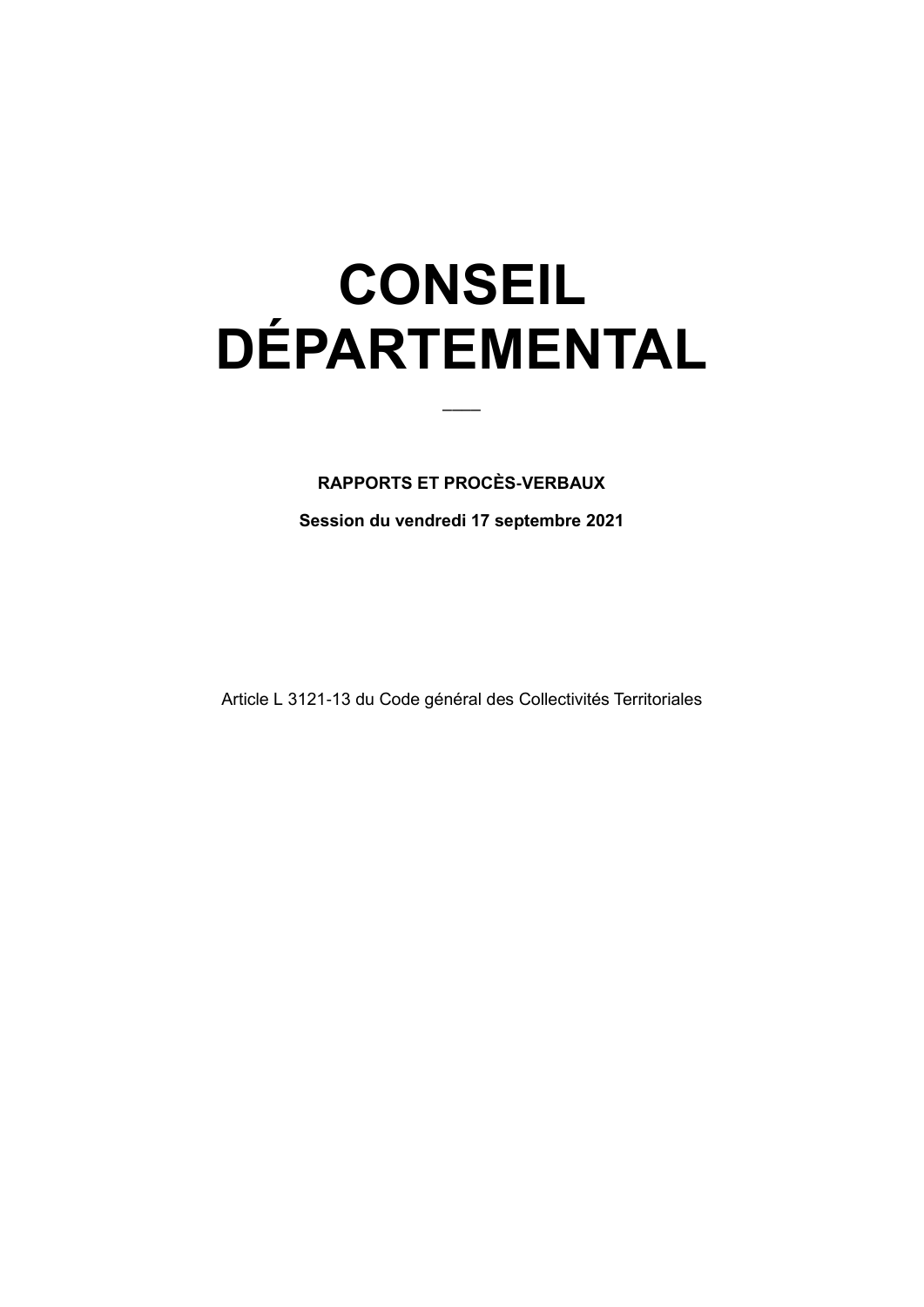Les membres du Conseil départemental de la Haute-Marne se sont réunis le vendredi 17 septembre 2021 à 14h00, conformément à l'article L.3121-9 du code général des collectivités territoriales, sous la présidence de Monsieur Nicolas LACROIX, Président du Conseil Départemental de la Haute-Marne.

**Étaient présents** : Nicolas LACROIX, Brigitte FISCHER-PATRIAT, Elie PERRIOT, Sylviane DENIS. Bernard GENDROT. Véronique MICHEL. Stéphane MARTINELLI. Marie-Claude LAVOCAT, Gérard GROSLAMBERT, Karine COLOMBO, Paul FOURNIÉ. Céline BRASSEUR, Patrick VIARD, Catherine PAZDZIOR-VIGNERON, Dominique MERCIER, Marie-Laure PARISON, Bertrand OLLIVIER, Astrid DI TULLIO, Dominique VIARD, Michel ANDRÉ, Anne-Marie NÉDÉLEC, Damien THIERIOT, Fabienne SCHOLLHAMMER, Michel KARAKULA, Laurence ROBERT-DEHAULT, Franck RAIMBAULT, Domithile GUINOISEAU, Mokhtar KAHLAL, Jean-Michel RABIET, Magali CARTAGENA, Rachel BLANC. Laurent GOUVERNEUR. Anne LEDUC.

La séance est ouverte.

M. le PRÉSIDENT : Mesdames et messieurs les Vice-Présidents, mes chers collègues, je veux commencer notre séance en excusant notre collègue Monsieur Dominique THIEBAUD qui a donné pouvoir à Madame Dominique VIARD.

Cet après-midi, nous sommes de retour dans notre hémicycle Jean SCHWAB. C'est un nouveau signal vers un retour à la « normale ».

Cela induit l'application stricte des règles sanitaires : je vous demanderai donc de conserver le masque correctement lors de notre séance. C'est un devoir d'exemplarité vis-à-vis de nos concitoyens.

Il sera question d'exemplarité lors de notre séance plénière, puisqu'au-delà des désignations, nous aurons à voter notre règlement intérieur.

J'avais souhaité que nous laissions le temps de l'été pour réfléchir aux manques ou aux éléments dépassés. Je remercie les services de l'assemblée d'avoir produit ce texte qui n'est pas anodin : c'est notre « loi intérieure » qui organisera notre fonctionnement interne, précisera les procédures de délibération et déterminera les règles disciplinaires s'appliquant à chacune et chacun d'entre nous.

Tout en conservant la place du débat et garantissant les droits de l'opposition, les règles à l'assiduité ont été modifiées. Depuis plusieurs années et à mon initiative, nos séances sont filmées, permettant une transparence accrue et une diffusion plus large de nos travaux. Cet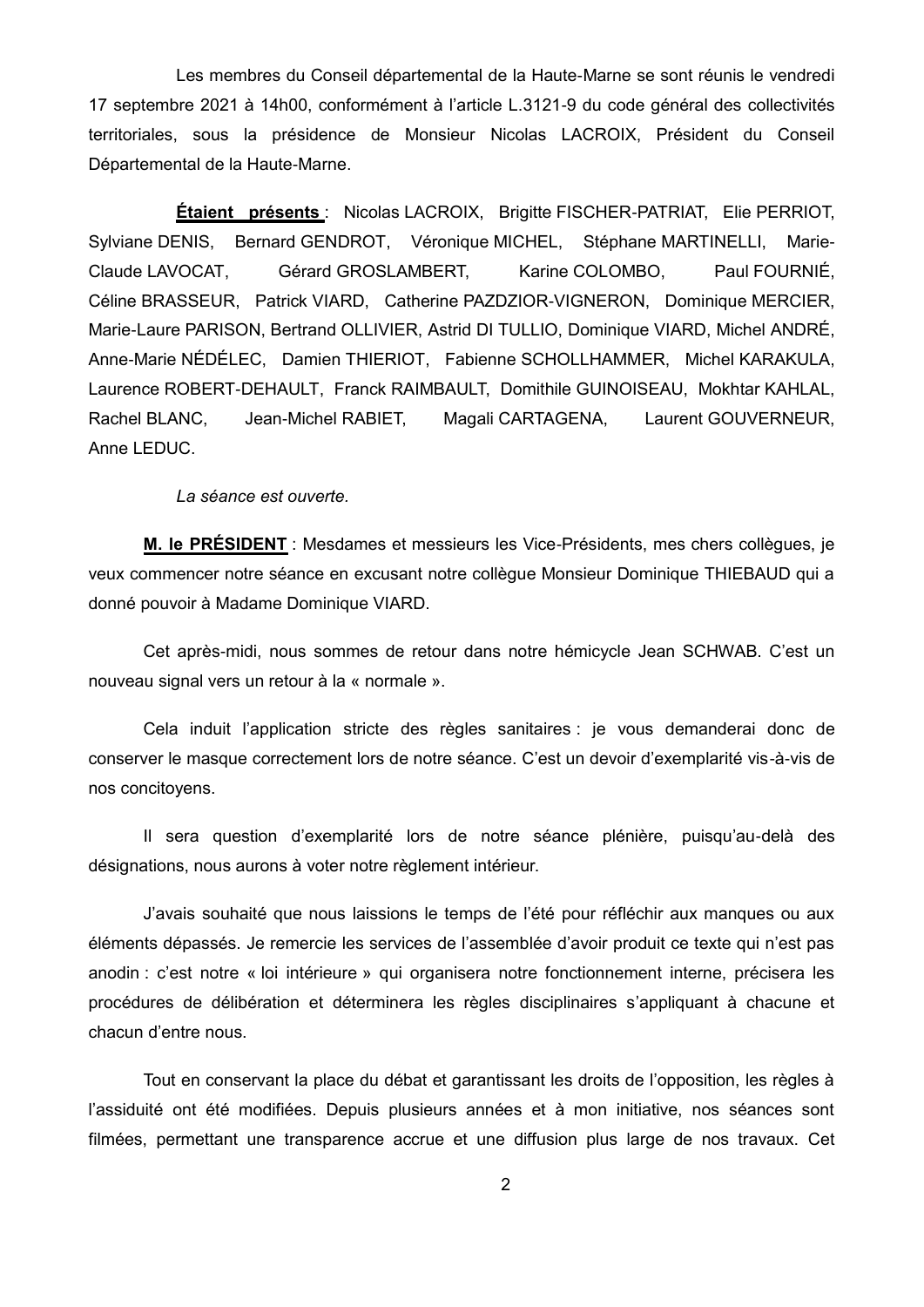hémicycle est notre image institutionnelle et ne peut être dégradé par des comportements inappropriés ou un absentéisme exagéré. Voyez la réaction des téléspectateurs, lors des questions au gouvernement, devant le Sénat ou l'Assemblée nationale en grande partie vides. Néanmoins, soulignons que les parlementaires sont souvent présents à des réunions qui ont lieu en même temps. À l'heure des réseaux sociaux et de l'instantané, nous nous devons d'être attentifs.

Je vous proposerai donc un règlement plus contraignant concernant les absences, avec des retenues sur indemnité. Soyons irréprochables et exemplaires afin de retisser le lien et la confiance avec nos concitoyens.

Rassurez-vous, l'objectif n'est pas de vous sanctionner sans raison ! La confiance entre nous est de riqueur, mais je crois qu'il faut envoyer un signal fort.

Une autre disposition est la mention des déplacements du Président : un budget sera défini, précisé et voté annuellement. Vous pourrez ainsi suivre son évolution, car je n'ai rien à dissimuler aux Haut-Marnais.

Les désignations permettront la représentation du Conseil départemental au sein d'Hamaris, de la Maison départementale du tourisme, de structures partenaires comme les EHPAD et dans des organismes satellites. Je tiens d'ailleurs à féliciter Anne LEDUC et Catherine PAZDZIOR-VIGNERON pour leurs élections à la tête respectivement du CAUE et du Centre **Culturel Haut-Marnais.** 

Sur ce sujet, je demanderai la plus grande bienveillance à nos représentants. J'ai été satisfait d'inaugurer trois établissements en quelques jours, à Doulaincourt, Poissons et Manois avec Brigitte BOURGUIGNON, Ministre déléguée en charge de l'autonomie. Mais derrière ces belles initiatives (création d'une salle de luminothérapie à Manois), il y a la réalité des résidents en EHPAD qui s'est dégradée avec la COVID : la solitude de nos aînés, les conditions de travail de nos soignants...

Je m'engage à prioriser l'accompagnement du « Grand âge » :

- o En tant que Président du Groupe des départements droite-centre et indépendants à l'ADF, j'ai obtenu de celle-ci la création d'un groupe de travail sur cette question;
- En tant que Président du Conseil départemental de la Haute-Marne, je souhaite créer un observatoire départemental des EHPAD, en collaboration avec l'ARS et la Préfecture.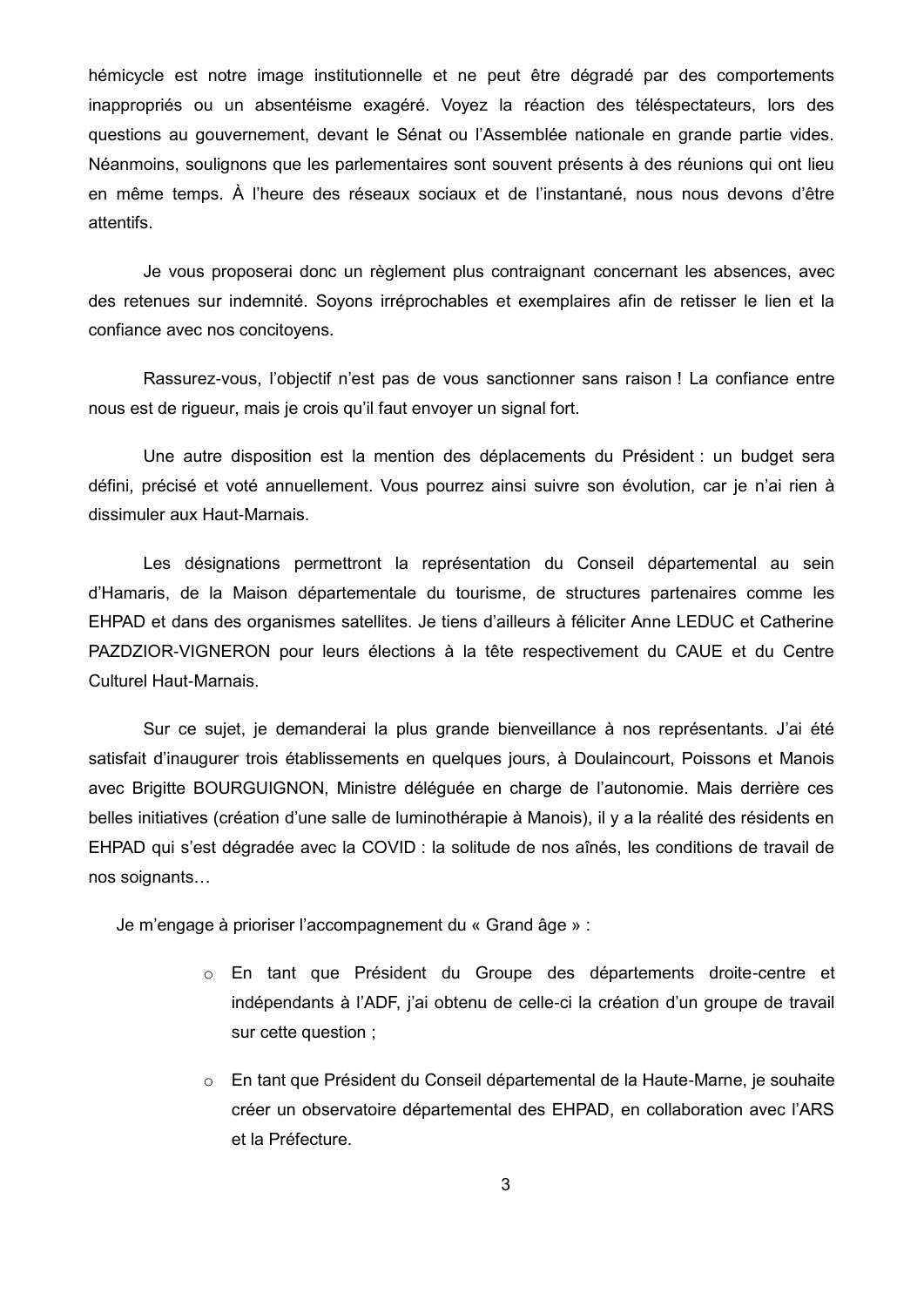o Le Président du Département n'a pas seulement pour mission de fixer le prix journalier : nous devrons tout mettre en œuvre pour améliorer le quotidien des aînés, y compris la question du prix de journée. Il est indispensable de poursuivre dans cette voie, car nous leur devons un bien meilleur accompagnement.

Ce message a été transmis à la Ministre lors de notre déplacement à Manois : elle s'est montrée très attentive à la situation de nos aînés, en particulier sur les difficultés de recrutement dans le domaine du service d'aide et d'accompagnement à domicile. Nous avons évoqué l'initiative portée par l'AFPA, notre département et celui de l'Aube, visant à recruter et fidéliser les professionnels des structures d'aide à domicile et des établissements médico-sociaux. 60 propositions ont été adressées à la Caisse Nationale de Solidarité pour l'Autonomie. Seulement une dizaine de dossiers a été retenue. Nous saurons être entendus

Nous rencontrons également de réelles difficultés pour recruter des assistantes familiales et assurer la protection des enfants placés.

En effet, nous avons près de 80 % de nos enfants placés en familles d'accueil pour seulement 20 % en structures. C'est exactement l'inverse en Moselle. Cette spécificité s'appuie sur un recrutement régulier. Malheureusement, nous sommes confrontés aux départs en retraite des assistantes et au manque d'attractivité du métier, malgré les efforts réalisés depuis quelques années en matière de rémunération et de soutien.

Malgré la campagne lancée au printemps dernier, les objectifs ne sont pas atteints. Sans attendre l'ouverture de la MECS de Saint-Dizier l'an prochain, j'autoriserai l'augmentation du nombre de places en structures d'accueil. La campagne de recrutement, qui a déjà suscité quelques vocations, sera relancée pour une meilleure efficacité. Ces jeunes bénéficieront d'un encadrement adéquat et d'une protection que leur permet un département comme le nôtre, faite de bienveillance et d'écoute.

Il nous faut toujours aller de l'avant et ne pas tomber dans le satisfecit. En matière de solidarité sociale et territoriale, nous voterons un projet en collaboration avec l'association « Bouge ton cog », l'AMF et l'association des maires ruraux. Nous sommes nombreux à avoir ressenti l'impuissance face à la fermeture du dernier commerce d'un village. Au Conseil départemental, nous avons toujours essayé de répondre, malgré la loi NOTRe, aux projets proposés. Un renouveau et l'inversion de la tendance sont possibles grâce à l'intelligence collective d'une équipe municipale et de sa population.

Faisons confiance au terrain, soutenons-le davantage !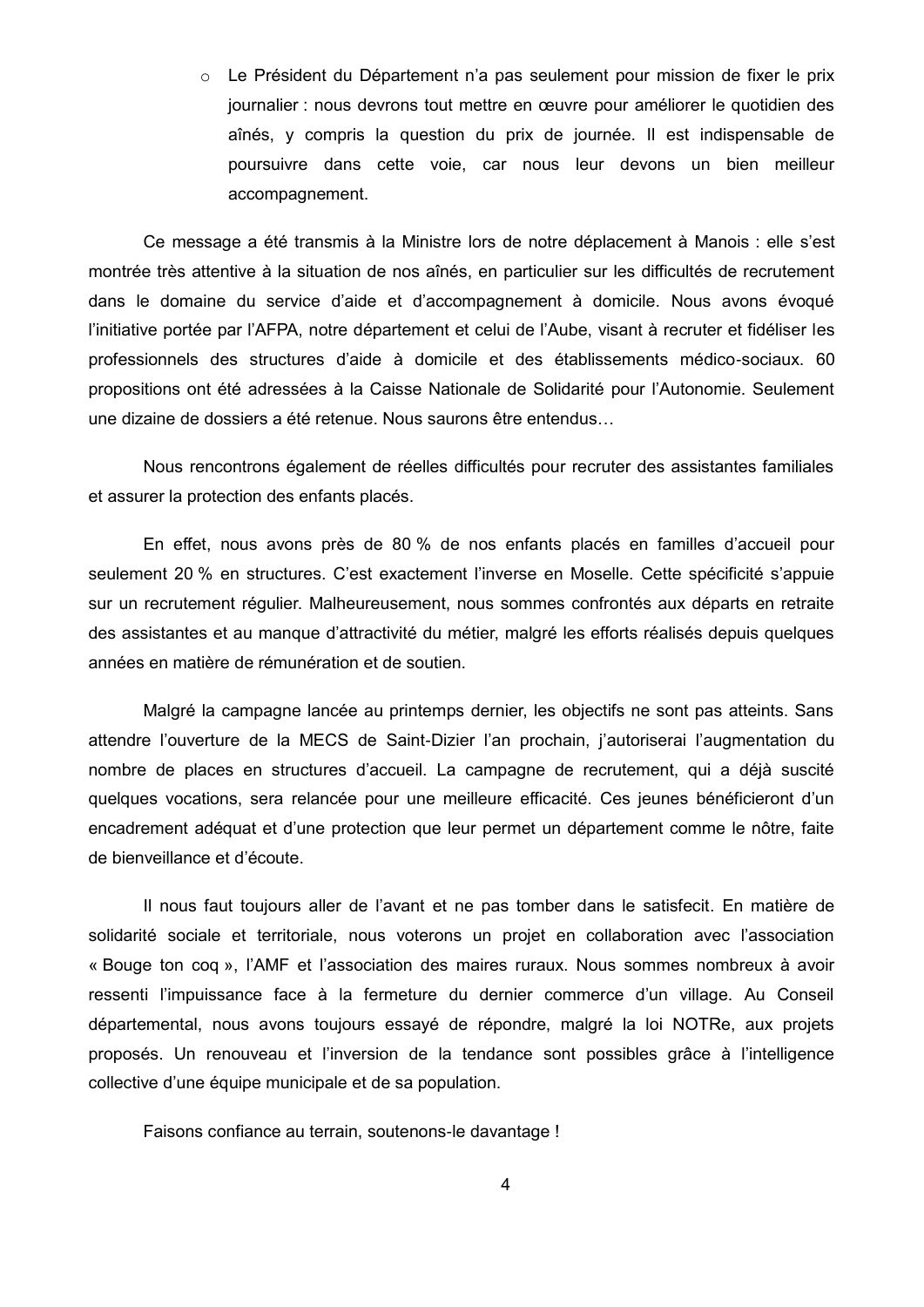Le soutien du Département, en Haute-Marne, est partout :

- o Dans la mise à disposition du bâtiment « Barrel » à VNF consacrant le partenariat avec cet établissement public ;
- Avec les EPCI et les bourgs-centres dans le cadre de la contractualisation pour laquelle nous passons les derniers avenants. Dès l'an prochain, nous entrerons dans une seconde étape de cette contractualisation, en maintenant l'écoute et la concertation :
- $\circ$  Dans la répartition transparente et à la discrétion des communes du produit des amendes de police :
- o Auprès de nos associations, sportives, culturelles, socio-éducatives pour lesquelles nous avons sanctuarisé nos subventions pour la seconde année consécutive et gardons la plus grande attention en cette période difficile.

Enfin, lors du Rapport d'activité des services de l'État, i'ai réagi un peu vivement à la remarque de Monsieur le Préfet mettant l'origine de nos initiatives sur la chance d'avoir le GIP Haute-Marne.

Le GIP est une chance de développement pour notre territoire. Mais c'est bien la volonté politique qui nous pousse à édifier des gendarmeries et peut-être un futur hôpital à la place de l'État, à soutenir les communes et les intercommunalités dans leurs projets, à construire un nouvel abattoir et une école de voile à la Liez, à soutenir les agriculteurs, à poursuivre les initiatives évoquées dans mon discours alors que rien ne nous y oblige.

La loi NOTRe et un budget qui ne peut être voté en déséquilibre (à l'inverse de l'État) nous y contraignent. Rien n'est naturel : je refuse de céder à la facilité du « ce n'est pas ma compétence » (comme certains de nos collègues nous y engagent), car les Haut-Marnais en ont besoin.

Je rappelle que ce sont les Journées européennes du patrimoine ce week-end et que. dans le cadre de la « Folle rentrée », 10 000 places de cinéma sont offertes aux Haut-Marnais à partir de demain et toute la semaine prochaine.

Cette parenthèse culturelle aussi n'est pas obligatoire, mais indispensable, car, comme le déclarait Winston CHURCHILL, elle donne raison de se battre et un sens à la vie. Je vous remercie

#### Applaudissements.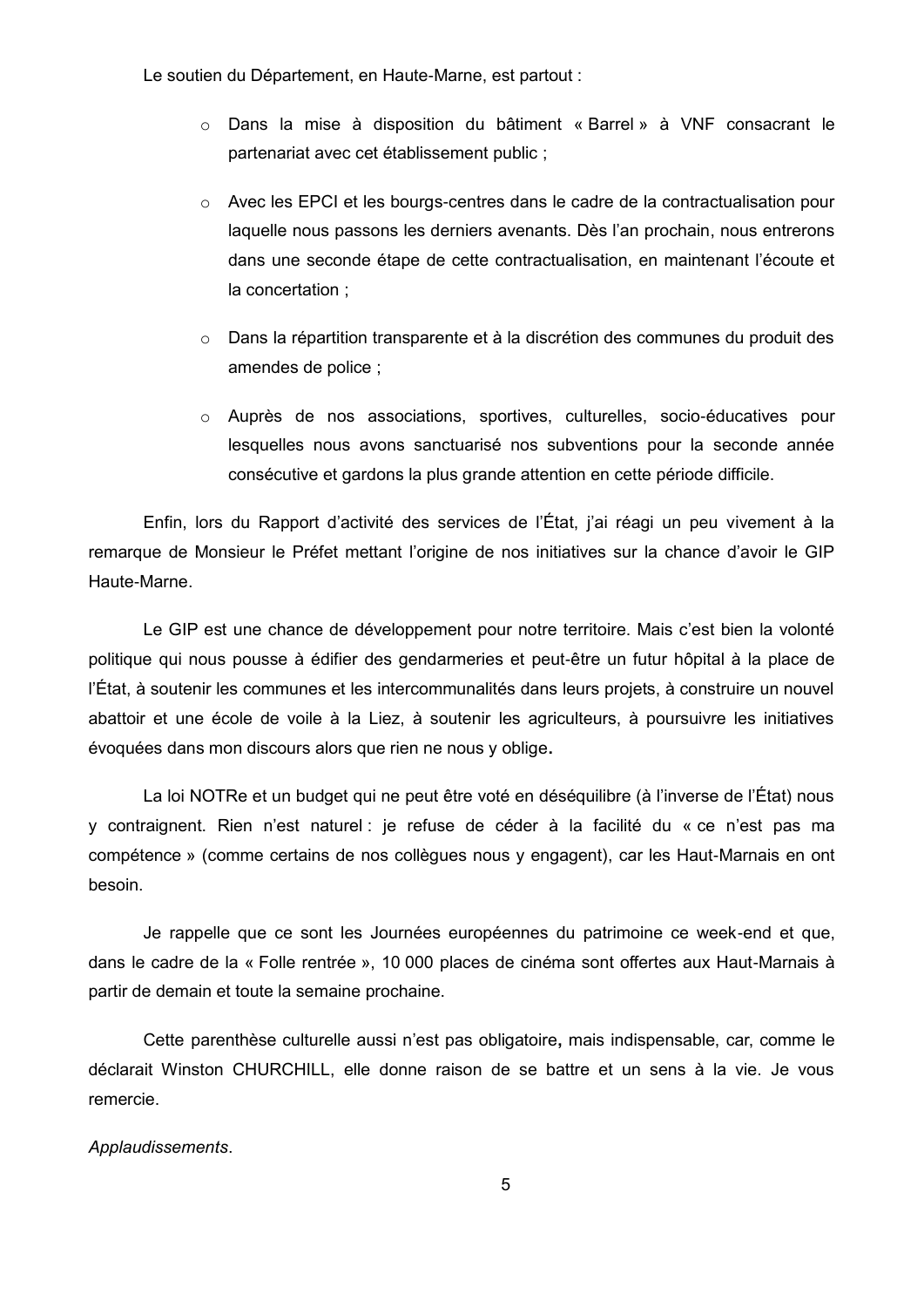J'ouvre le débat si vous souhaitez réagir à mes propos. Quelqu'un souhaite-t-il prendre la parole?

Mme Laurence ROBERT-DEHAULT : Nous sommes d'accord sur certains de vos propos. J'insisterai sur votre dernière phrase concernant les compétences évoquées lors de la visite du Préfet en juillet. Vous avez parlé des compétences du département et de celles de l'État, je n'insisterai donc pas sur le sujet. Néanmoins, l'État choisit les compétences des collectivités avec un budget correspondant. Quand l'État déclare que les abattoirs, les hôpitaux, les gendarmeries et l'avenir des mineurs non accompagnés ne sont pas la compétence du département, c'est parce que celui-ci n'a pas les moyens de financer ces initiatives.

Oui, aujourd'hui, elles sont finançables. Mais dans 10 ou 15 ans, qu'adviendra-t-il lorsqu'il faudra rembourser l'argent versé par le contribuable ? Il est aujourd'hui facile de promettre l'ouverture du porte-monnaie. Néanmoins, il vous appartient, M. le PRÉSIDENT, de responsabiliser un État ayant donné les compétences au département et au budget certainement réduit.

Nos gendarmes ont besoin de meilleurs locaux, nos hôpitaux sont vétustes et ne peuvent plus accueillir les patients décemment et l'abattoir doit d'urgence être rénové. Nous ne pouvons financer à la place de l'État. Merci.

M. le PRÉSIDENT : Effectivement, nous avons déjà eu ce débat. Notre intérêt est de répondre aux besoins des Haut-Marnais. Aujourd'hui, les lois délivrent des compétences précises à certaines collectivités. Depuis très longtemps, ce n'est pas notre choix politique. Observez également que l'aide aux communes n'est pas une compétence du Conseil départemental. Notre tradition est d'aller au-delà de nos compétences, en respectant la loi, car l'État nous le rappelle.

La rénovation de l'abattoir vise à soutenir la ruralité, le monde agricole et les filières courtes. Celle de nos gendarmeries cache un problème de sécurité et d'attractivité pour nos gendarmes, n'attendons pas que l'État intervienne même si nous n'en avons pas la compétence directe. C'est notre volonté politique d'investir, car notre département perd 2 000 habitants par an. Nous devons inverser la tendance et nous donner tous les moyens de rendre le département attractif pour sécuriser les Haut-Marnais et leur apporter des services. Aujourd'hui, nous sommes présents pour être partenaires de l'État qui n'a plus la pleine capacité d'investir. Tous les départements n'ont pas cette aptitude d'aller au-delà de leurs compétences. Nous sommes le premier partenaire des communes et des collectivités. La contractualisation est une chance et il est passionnant de ne pas se limiter à nos propres compétences.

Les compétences évoluent en permanence surtout au fil des maiorités : aujourd'hui la loi NOTRe, demain la loi 3DS. Nos plans d'action seront révisés et nous évoluerons en fonction des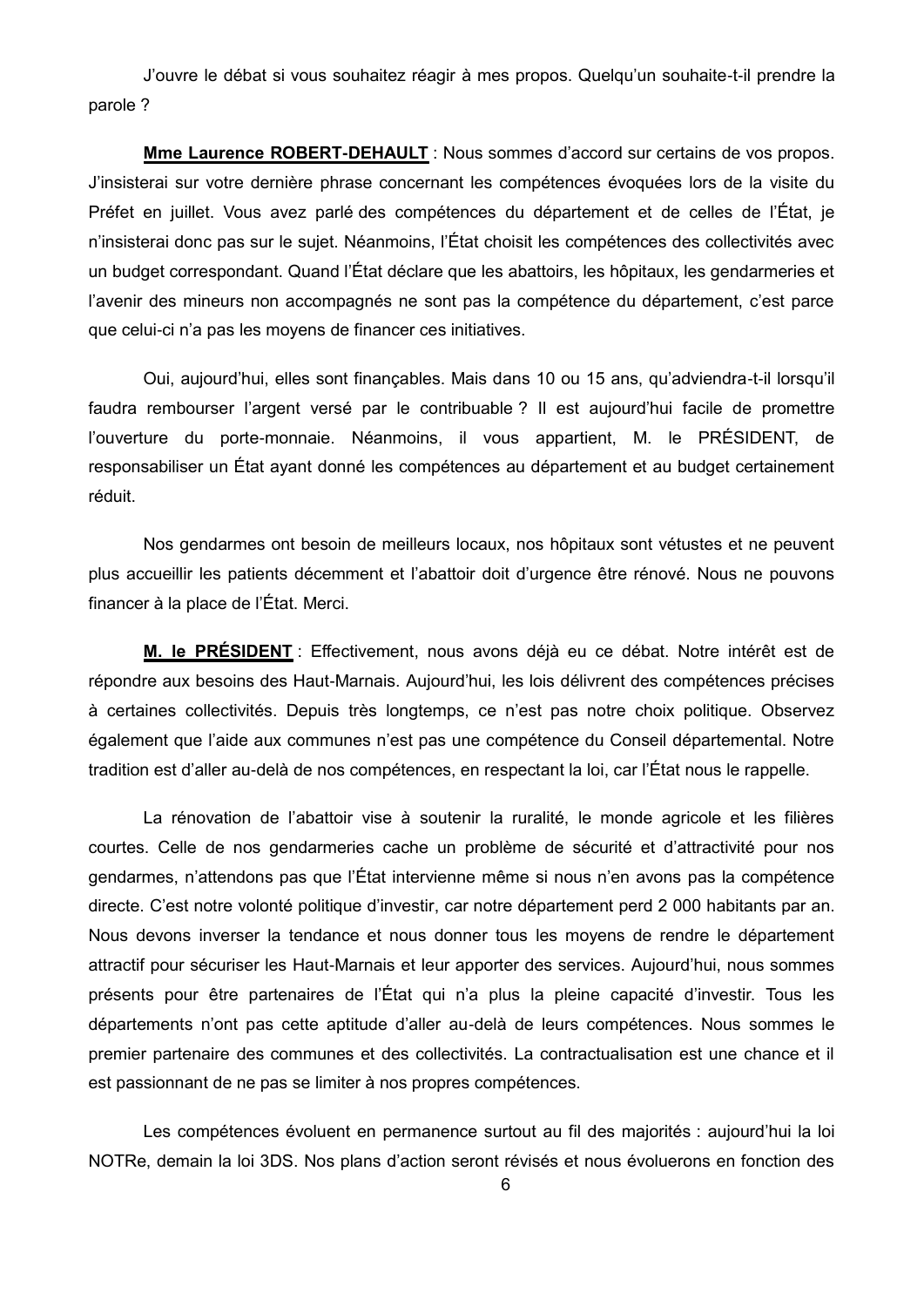besoins. La question de la santé n'était pas abordée il y a de cela 10 ans. Dans la rue, les Haut-Marnais sont préoccupés par la santé au sens large. Ce problème ne se réglera pas si on considère que ce n'est pas notre compétence. Nous devons donc accompagner l'État, l'ARS et les collectivités qui ont une attente forte en la matière. C'est l'une de nos priorités et une réelle chance pour nous d'aller au-delà de nos compétences.

Mme Laurence ROBERT-DEHAULT: Je comprends votre point de vue et le besoin urgent d'une rénovation dans beaucoup de domaines. Mais qu'en sera-t-il dans quelques années ? En effet, notre budget n'est pas en adéquation avec ce type de compétence.

M. le PRÉSIDENT : Nous sommes aujourd'hui capables d'aller au-delà de nos compétences. Les orientations politiques et budgétaires sont révisées chaque année et de nouvelles priorités seront définies dans les années à venir. À ce titre, dans quelques semaines ou quelques mois, je vous proposerai d'amender « CAP 2030 », un plan présenté il y a presque un an, car il existe déjà d'autres sujets prioritaires. Il faut évoluer, être réactif et ne pas s'enfermer dans des compétences strictes. Nous sommes une collectivité et non une administration. Nous sommes là pour réagir et répondre aux besoins des Haut-Marnais.

Mme Anne-Marie NÉDÉLEC : Il est important de s'investir davantage dans la création de l'agence d'attractivité. Depuis plusieurs années, l'attractivité est un objectif majeur alors que l'État est absent. Mais le plus important est de préciser notre choix par rapport à l'État afin d'éviter les critiques. Durant la campagne électorale, nous avons eu le sentiment que le problème de la santé devait être résolu par le département comme si nous étions responsables de la situation. Inverser la courbe démographique est un objectif ambitieux et le département doit s'en donner les moyens. En effet, en matière d'attractivité touristique, la création du parc national a fait émerger de nouveaux besoins. Dans un département rural, les nouveaux habitants ne trouveront pas les mêmes services qu'en ville. Mais des services de base (comme la santé) doivent être proposés afin d'attirer de nouvelles populations. Oui, l'État ne tient pas toujours son rôle, mais nous avons des moyens et un objectif, et nous devons y parvenir.

M. le PRÉSIDENT : Merci. Y a-t-il d'autres demandes d'intervention ? Je vous propose de prendre l'ordre du jour de notre séance plénière.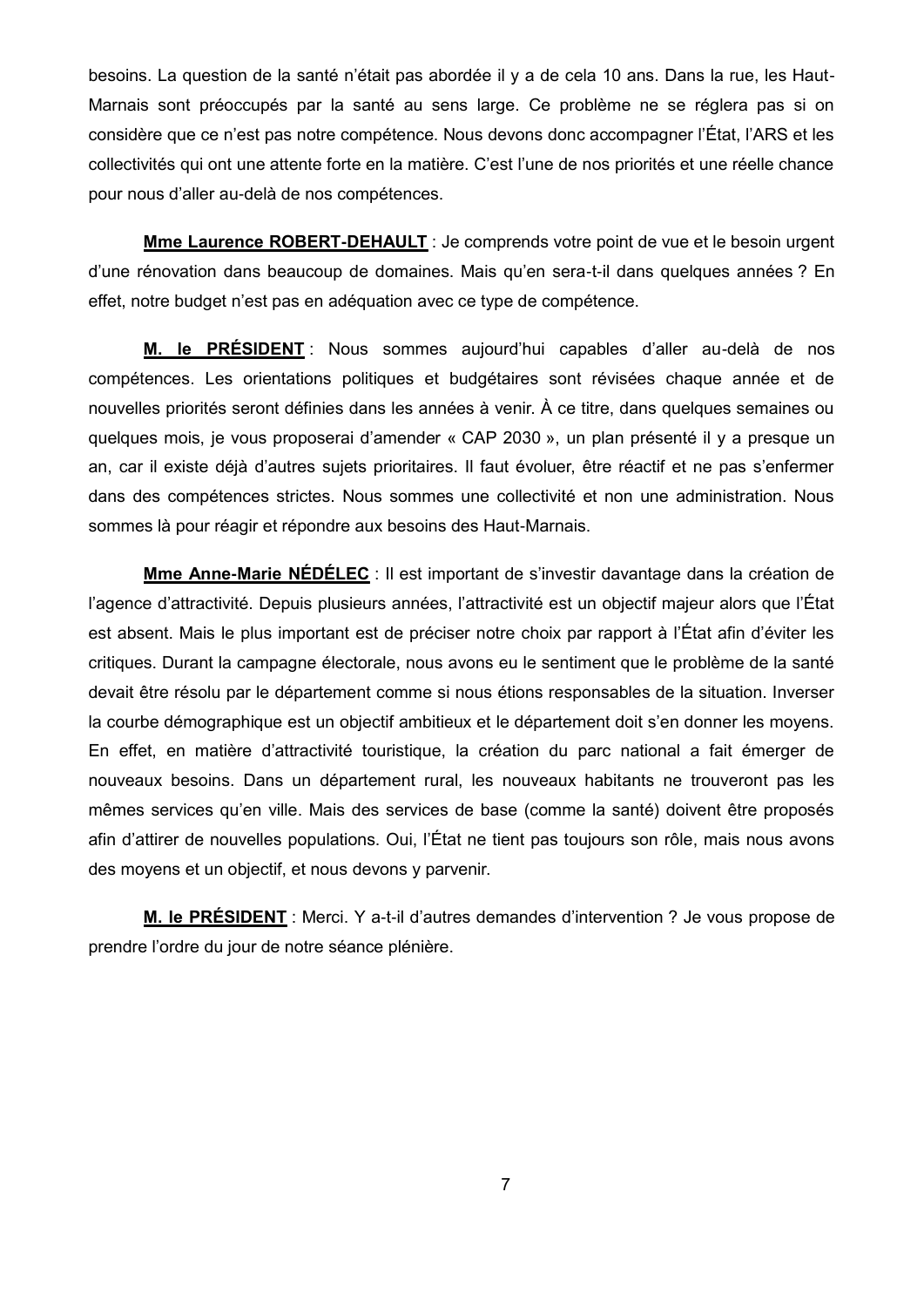## Approbation des procès-verbaux des assemblées plénières<br>des 28 mai et 1<sup>er</sup> juillet 2021

#### Rapport n° I-1

M. le PRÉSIDENT : Le premier rapport est l'adoption des procès-verbaux des deux séances plénières des 28 mai et 1<sup>er</sup> juillet.

Y a-t-il des observations sur ces comptes rendus ? Je vous remercie.

Les procès-verbaux des assemblées plénières des 28 mai et 1<sup>er</sup> juillet 2021 sont approuvés.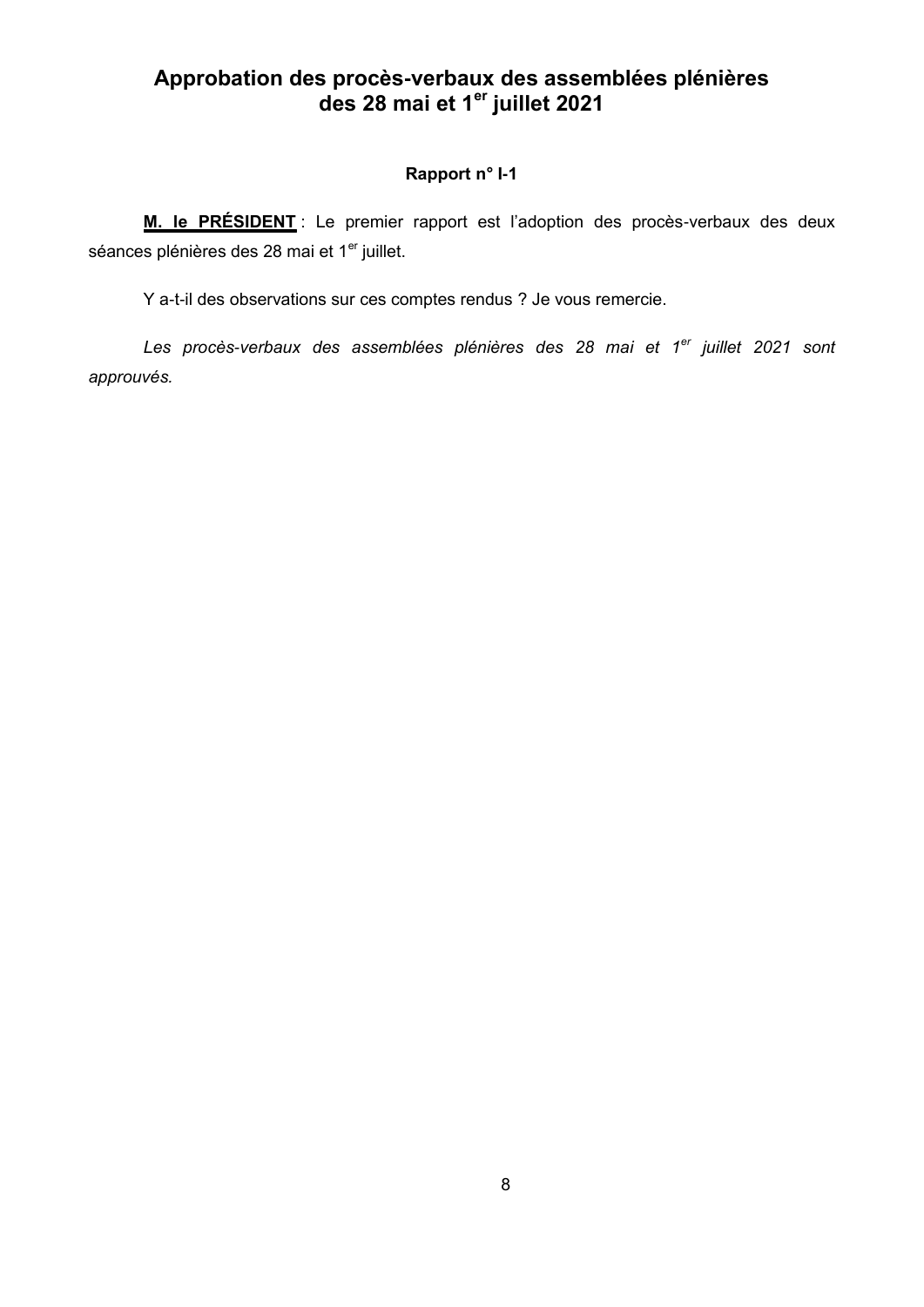### Adoption du règlement intérieur de l'assemblée et indemnités de fonction des conseillers départementaux

#### Rapport  $n^{\circ}$  I – 2

M. le PRÉSIDENT : Comme à chaque début de mandat et non après les élections, nous avons souhaité revoir le règlement intérieur. Il régit les séances du Conseil départemental et de la commission permanente, les délibérations, les modes de votation, les groupes d'élus, les moyens et les indemnités à disposition des conseillers départementaux, les différentes commissions organiques (compétences, règles de composition et de financement) et les grandes lignes relatives aux compétences du Département et aux aspects budgétaires. Des modifications sont à préciser :

- o Le matériel alloué aux conseillers départementaux demeure leur propriété à l'expiration de leur mandat. Une disposition aménage également la situation en cas de démission avant la fin d'un mandat ou lors d'un changement de matériel en cours de mandat.
- Lors des séances plénières et des commissions permanentes, une modulation des indemnités sera appliquée en fonction des absences non justifiées au-delà d'une demi-journée et non plus dès la demi-journée. La comptabilisation sera non plus mensuelle, mais annuelle.
- o De nouvelles dispositions relatives aux frais de représentation du Président sont intégrées à la demande de la paierie départementale. Elles concernent les dépenses exposées sur les territoires départemental et national dans le cadre de la fonction permanente de représentation du département (représentation protocolaire de l'institution ou celle liée au rôle de l'exécutif dans la conduite et le suivi des politiques publiques et les actions de la collectivité). Un montant plafond annuel est déterminé au moment du vote du budget primitif et éventuellement actualisé en décision budgétaire modificative.
- $\circ$ La notion de probité et la question du conflit d'intérêts sont introduites : reprise de la charte de l'élu à l'article 79 du règlement et précision sur l'obligation de déport pour les conseillers titulaires d'une délégation de signature s'agissant des matières pouvant générer un conflit d'intérêts.

Il est important que vous preniez connaissance de ces modifications. Y a-t-il des questions à ce suiet ?

Mme Laurence ROBERT-DEHAULT: Y avait-il déjà une retenue pour absence aux plénières ? Ce n'est pas nouveau.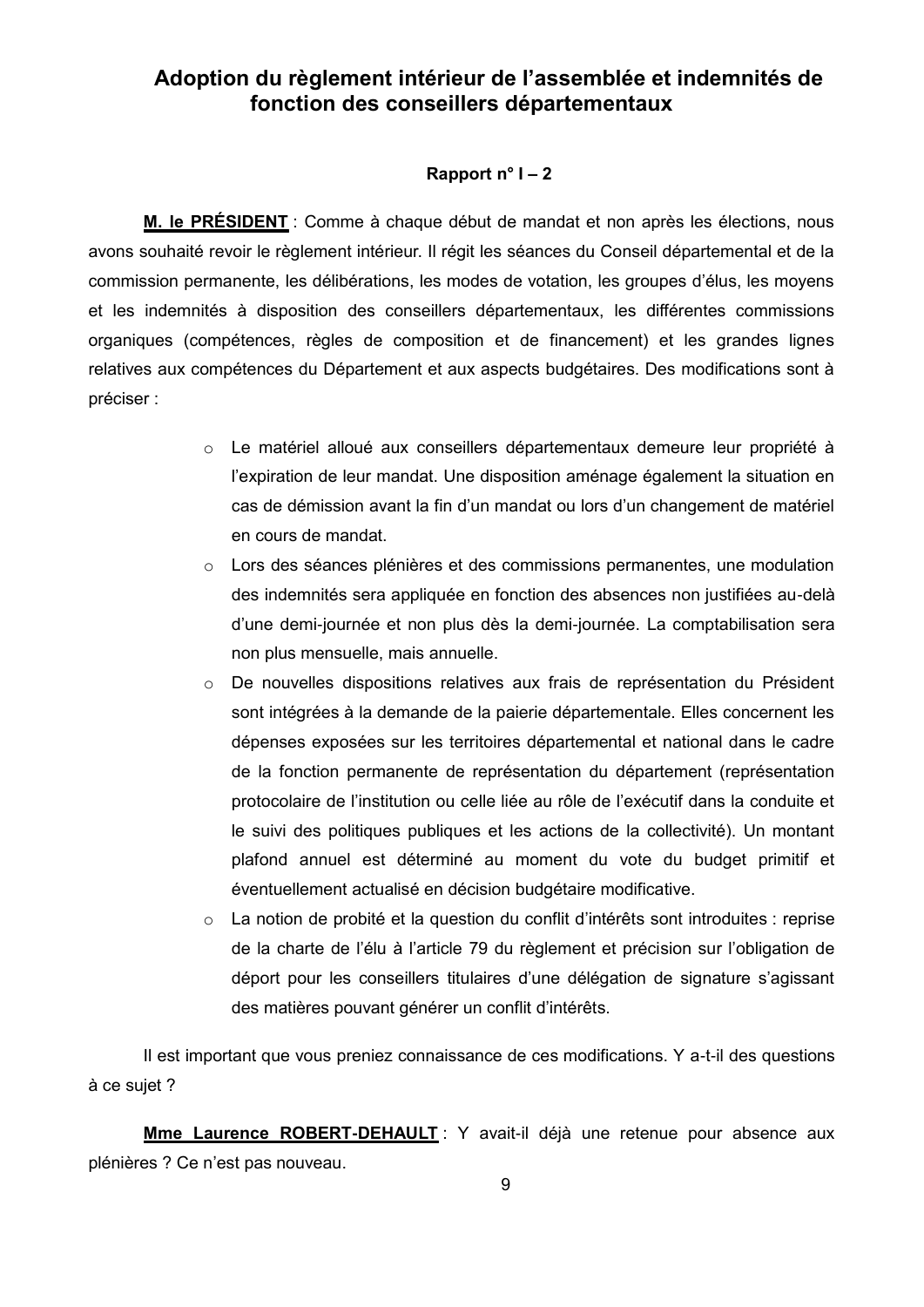M. le PRÉSIDENT : Nous nous sommes mis en conformité avec la loi. Il n'y a jamais eu de retenue. Avez-vous un exemple à me donner ?

Mme Laurence ROBERT-DEHAULT : Il n'y en a pas eu, mais c'était dans le règlement.

M. le PRÉSIDENT : Ce n'était pas appliqué.

Mme Laurence ROBERT-DEHAULT : Mais c'était dans le règlement ?

M. le PRÉSIDENT : Ce n'était pas appliqué. Nous avons aujourd'hui un règlement précis sur ces questions. Mais avec une absence justifiée, les situations seront étudiées au cas par cas. Ces règles existent dans beaucoup de collectivités, le règlement du Conseil régional étant beaucoup plus strict.

Y a-t-il des questions sur ce règlement intérieur ? Monsieur le Premier Vice-Président ?

#### M. le Premier Vice-Président : Non.

M. le PRÉSIDENT : Je soumets au vote ce règlement intérieur. Y a-t-il des votes contre ? Des abstentions ? Je vous remercie.

| <b>VOTE</b> |    |
|-------------|----|
| Pour :      | 34 |
| Contre :    | O  |
| Abstention: | O  |

Le règlement intérieur de l'assemblée est adopté à l'unanimité.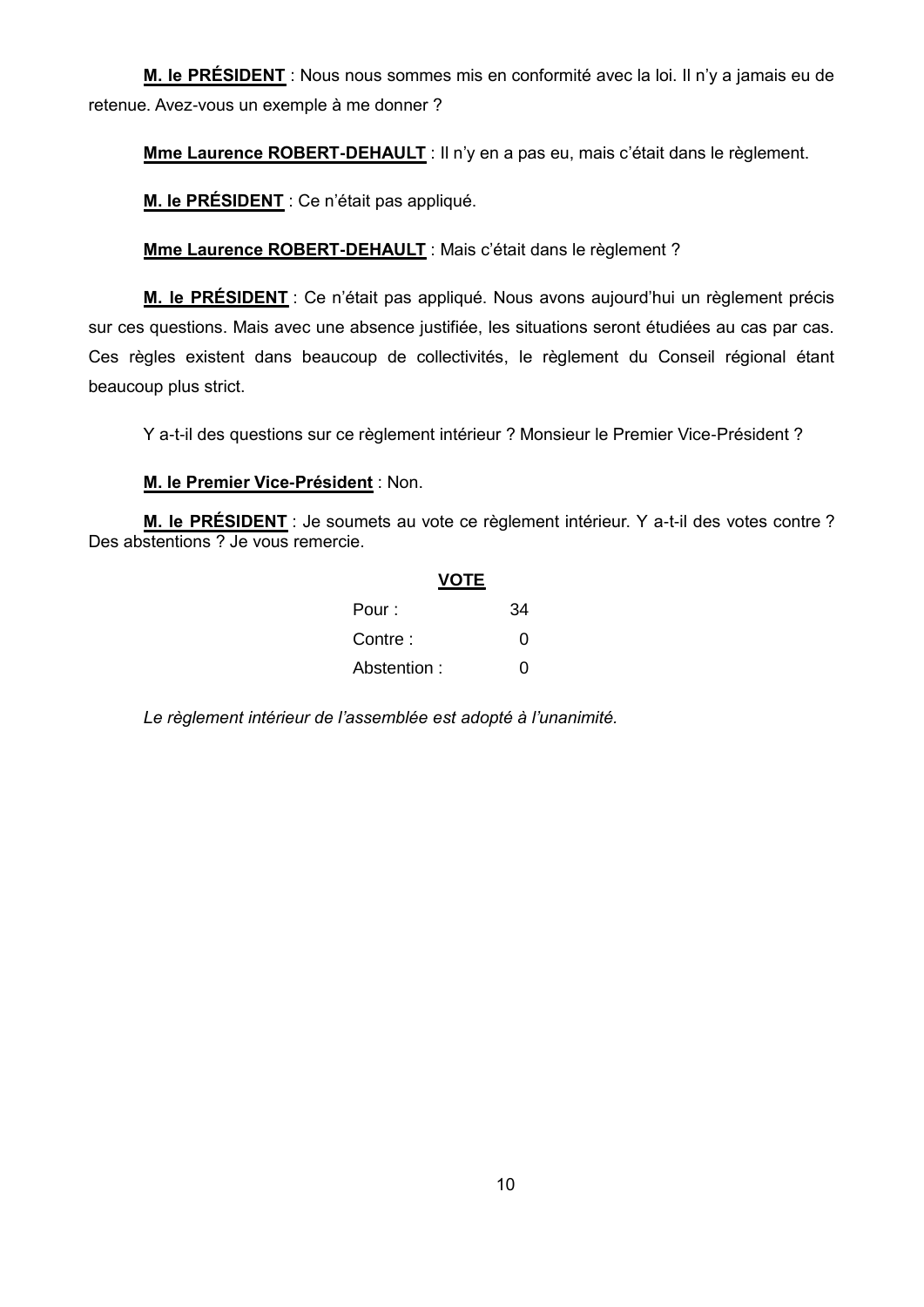## Adoption des règlements intérieurs de la commission d'appel d'offres. de la commission concession, et de la commission consultative des services publics locaux

#### Rapport  $n^{\circ}$  I – 3

M. le PRÉSIDENT : Le rapport suivant concerne les règlements intérieurs des commissions d'appels d'offre, de concession et des services publics locaux. La réforme du droit de la commande publique a supprimé l'essentiel des règles applicables aux deux premières commissions. Par ailleurs, la III<sup>e</sup> commission ne dispose pas de règles législatives précises. Aussi, afin de respecter le principe de transparence des procédures, il vous est proposé d'adopter 3 règlements intérieurs pour ces 3 commissions permettant de pérenniser les règles de fonctionnement.

Passés en l<sup>re</sup> commission le 30 août dernier, ces règlements reposent sur les principaux points suivants : les modalités de convocation, le quorum, les personnes invitées avec voix consultatives, l'organisation de séances à distance et la confidentialité inhérente au sujet traité par ces 3 commissions, les commandes publiques et la gestion des services publics.

Y a-t-il des questions sur ces règlements ?

La confidentialité est essentielle dans ce type de commission. Rien ne doit filtrer de ces instances. Je soumets au vote ce rapport n°3. Y a-t-il des votes contre ? Des abstentions ? Je vous remercie.

| VOTE         |    |
|--------------|----|
| Pour :       | 34 |
| Contre :     | O  |
| Abstention : | 0  |

Les règlements intérieurs de la commission d'appel d'offres, de la commission concession, et de la commission consultative des services publics locaux sont adoptés.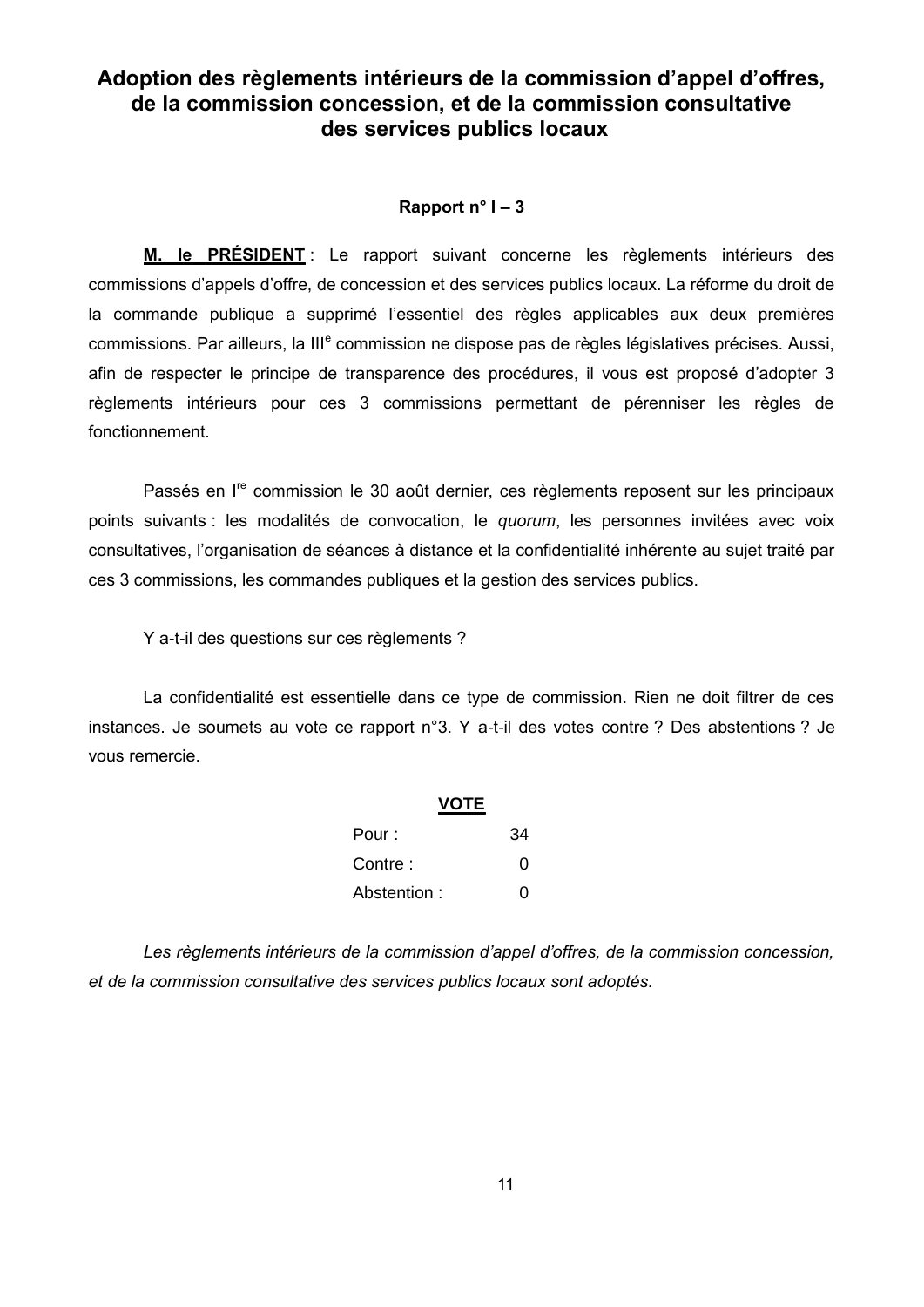## Désignations au sein d'organismes extérieurs

#### Rapport n° I-4

M. le PRÉSIDENT : Sur le rapport n°4 concernant la désignation au sein des organismes extérieurs, un certain nombre de désignations ont déjà eu lieu. Des commissions ou organismes devaient être complétés. Voici des propositions, hormis celle que vous pourriez donner :

-Aux conseils d'administration des EHPAD publics, je vous propose :

- o À Arc-en-Barrois : Marie-Claude LAVOCAT, Stéphane MARTINELLI, Katia **GONNET**
- o À Châteauvillain : Marie-Claude LAVOCAT, Stéphane MARTINELLI et Katia **GONNET**
- o À Doulaincourt-Saucourt : Brigitte FISCHER-PATRIAT, Maxence LEMOINE, Nicolas LACROIX.
- À Fayl-Billot : Bernard GENDROT, Véronique MICHEL, Angélique AIGNELOT
- o À Nogent : Anne-Marie NÉDÉLEC, Michel ANDRÉ, Céline BERNAND
- À Poissons : Damien THIERIOT, Fabienne SCHOLLHAMMER, Jean-Guillaume **DECORSE**

-Au conseil d'administration d'Hamaris :

- o 6 conseils départementaux : Damien THIERIOT, Anne-Marie NÉDÉLEC, Dominique MERCIER, Michel ANDRÉ, Dominique THIEBAUD, Bertrand OLLIVIER;
- 7 personnalités qualifiées : Jean-Jacques BAYER, Anne-Marie GORSE, Robert COSTANZA. Anne CARDINAL. Michel HUARD, dont 2 personnalités qualifiées issues d'une collectivité territoriale ou d'un EPCI : Sophie DELONG, André NOIROT:
- o 1 membre représentant une association œuvrant dans le domaine de l'insertion : François ROBIN, Président de l'association Tremplin 52.

Y a-t-il des réactions ? Je souhaite qu'Hamaris soit présidé dans quelques jours par Bertrand OLLIVIER. Mais c'est le conseil d'administration qui en décidera.

-Au conseil d'administration de la Maison départementale du tourisme, un certain nombre de collègues y ont été déjà désignés comme Mme SCHOLLHAMMER qui me représente. Il fallait modifier pour deux sièges :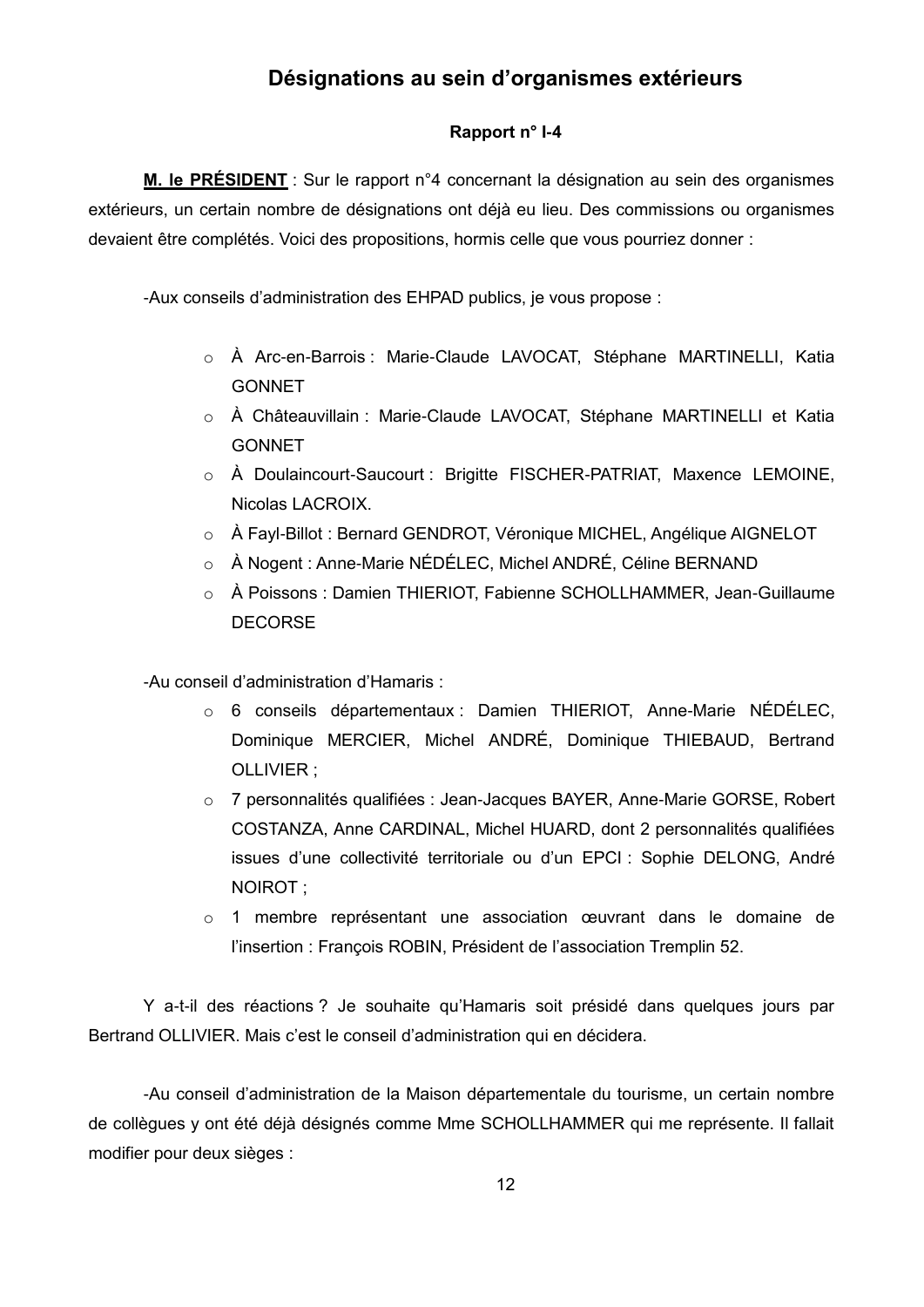o 6 représentants : Anne LEDUC, Dominique THIEBAUD, Magali CARTAGENA, Domithile GUINOISEAU, Marie-Laure PARISON, Marie-Claude LAVOCAT

#### Pas de réaction ?

- À la commission départementale de coopération intercommunale, certains d'entre vous y siègent déjà pour représenter les villes et les intercommunalités : Bernard GENDROT, Stéphane MARTINELLI, Jean-Michel RABIET, Nicolas LACROIX.

Pas de réaction ? Je continue.

-À la commission départementale d'aménagement foncier, nous nous sommes appuyés sur les membres de la  $V<sup>e</sup>$  commission :

- o 4 titulaires : Laurent GOUVERNEUR, Brigitte FISCHER-PATRIAT, Michel ANDRÉ, Jean-Michel RABIET ;
- o En suppléant : Élie PERRIOT, Fabienne SCHOLLHAMMER, Domithile **GUINOISEAU et Monsieur KARAKULA.**

-Au concours départemental des villes, villages et maisons fleuris, il fallait désigner les représentants par arrondissement. Un siège était aussi à pourvoir suite au décès de notre ancien collègue Michel BERTHELMOT :

- o Pour l'arrondissement de Langres : Magali CARTAGENA,
- Pour l'arrondissement de Saint-Dizier : Astrid DI TULLIO
- o Pour l'arrondissement de Chaumont : une ancienne collègue très impliquée Mireille RAVENEL.

-Au conseil départemental de l'éducation nationale :

- o 5 titulaires : Bernard GENDROT, Véronique MICHEL, Marie-Laure PARISON, Dominique VIARD, Anne-Marie NÉDÉLEC :
- o 1 personnalité qualifiée titulaire : Jean-Jacques BAYER ;
- o 5 suppléants : Brigitte FISCHER-PATRIAT, Gérard GROSLAMBERT, Fabienne SCHOLLHAMMER, Jean-Michel RABIET, Stéphane MARTINELLI ;
- o 1 personnalité qualifiée suppléante : André NOIROT.

Certains d'entre vous siègent aussi autrement au CDEN.

-Au conseil de discipline de recours :